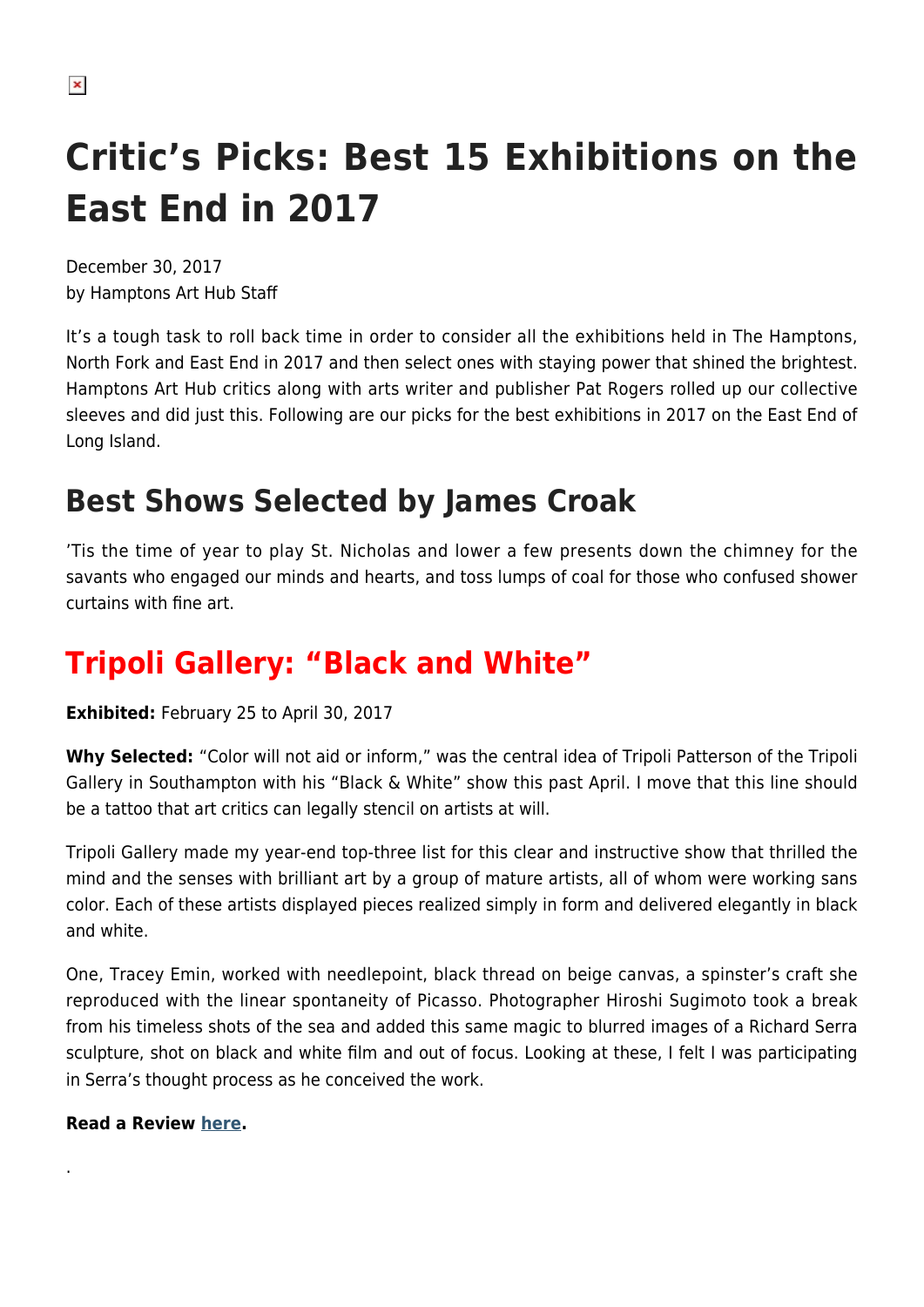"Incandescent" by April Gornik, 2016. Charcoal on paper, 44 x 48 inches. Courtesy Tripoli Gallery.

### **Parrish Art Museum: "John Graham: Maverick Modernist"**

**Exhibited:** May 7 to July 30, 2017

.

**Why Selected:** "This took a lot of work!" I gushed to the publisher as we swaggered into the Parrish Art Museum last spring, glass in hand, to view the doubleplusgood "John Graham: Maverick Modernist." This survey revealed Graham as a unique individual whose pluriform accomplishments rebirthed the discarded term "Renaissance man."

The exhibition required three curators and a dissertation to properly sort out the artist's ambitious life, which started in Kiev and ended in Southampton. Along the way he married frequently (five times), acquired language fluency (12), painted (hundreds), published poetry (numerous titles), curated important early shows (several), and published an analysis of modern art and its relationship to primitivism (an entire year before Robert Goldwater).

Oh, and some local artist named Jackson Pollock wrote to Graham, to thank him for influencing him.

#### **Read a Review [here.](https://hamptonsarthub.com/2017/05/22/reviews-art-review-john-graham-revealed-as-a-modernist-polymath-ahead-of-his-time/)**

.

.

 $\pmb{\times}$ "Two Sisters" by John Graham, 1944. Oil, enamel, pencil, charcoal, and casein on composition board, 47 7/8 x 48 inches. Courtesy of The Parrish Art Museum.

### **Watermill Center: "Fly into the Sun"**

#### **Exhibited:** Saturday, July 29, 2017

**Why Selected:** The final sleigh stop for this critic's picks would be the Watermill Center summer fiesta, "Fly into the Sun." The annual event was organized this year around an uplifting bacchanal of non-material works produced by young minds in their incubator residency at the Center.

Kinky sex is the overarching narrative on this woodsy campus and the summer fundraiser party is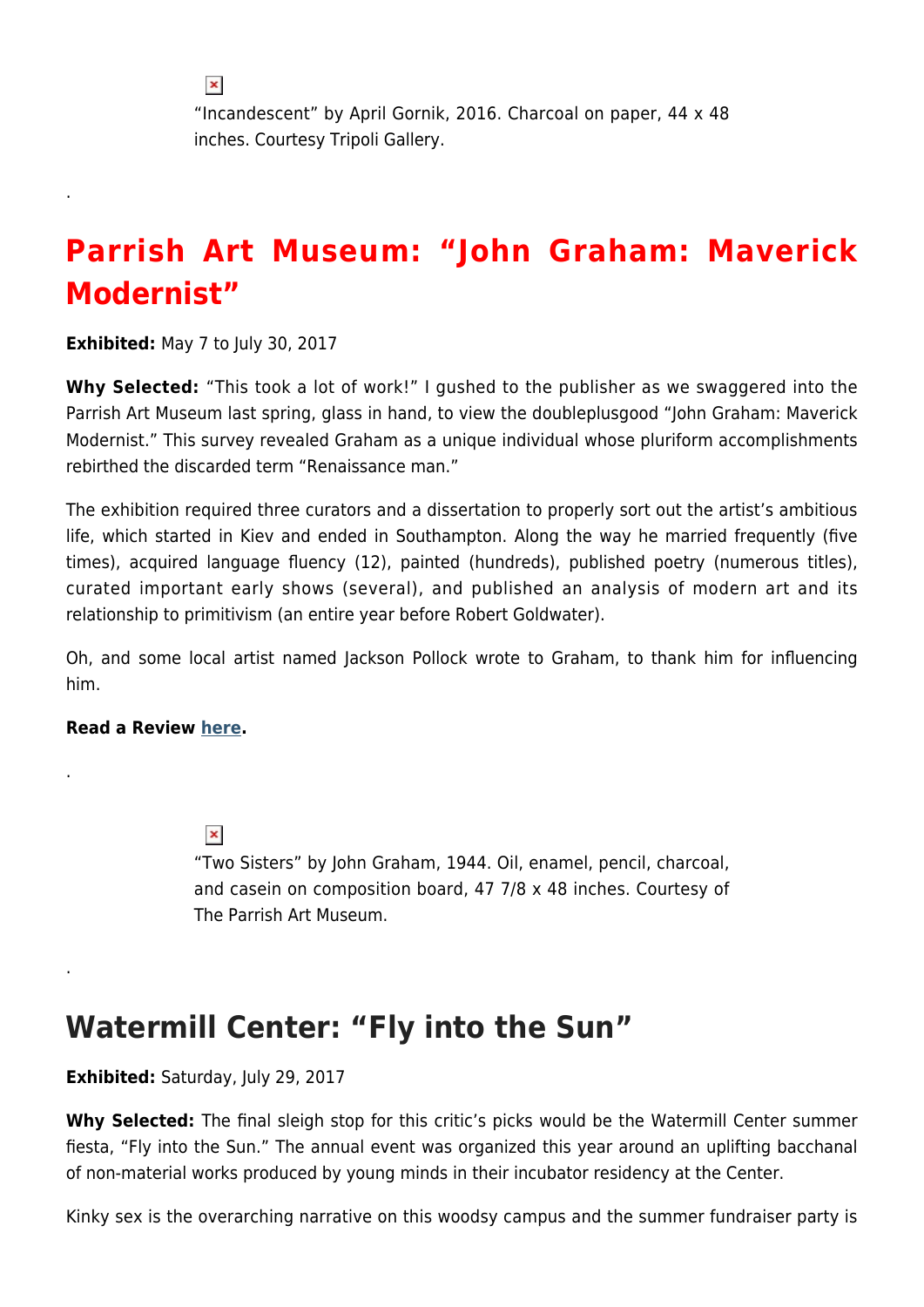always a high point of the rosé season. Robert Wilson's Hamptons center plays JV team to no one on the planet; more exactly, other college performance programs are the JV feeders to the Watermill Center's hip majors.

With a bevy of Dionysian comedies, this year's residency artists nailed the current societal mood of hurtling bonkers toward the great light in the sky, tried before by a young lad named Icarus, with unfortunate results.

#### **Read a Review [here.](https://hamptonsarthub.com/2017/08/03/critics-view-performance-art-at-watermill-center-gala-prods-consciousness-through-action-not-theory/)**

.

.

 $\pmb{\times}$ Miles Greenberg performance, "Hands: Giving and Taking Away."

### **Best Shows Selected by Charles A. Riley II**

For this reviewer, 2017 was the year of the North Fork. From the opening of a terrific new art space in Greenport to a series of quietly serious shows at a small but determined photography gallery in Cutchogue, the traditional imbalance between the two forks of the East End was redressed.

### **NORTH FORK**

## **VSOP Projects, Greenport: "Very Special One-Time Performance"**

**Exhibited:** May 25 to July 16, 2017

**Why Selected:** Blending art and design in an avant-garde space that says, "Brooklyn imported to the East End," this new gallery's debut was the best news of the year. Top work: Justin Horne's brilliant 9 (red) Boomerang, a suite of small oil on cardboard paintings using an unmistakable red, L-shaped gesture on a white ground.

#### **Read a Review [here.](https://hamptonsarthub.com/2017/06/29/reviews-art-review-vsop-projectss-debut-show-brings-unexpected-aesthetic-to-greenport/)**

.

 $\pmb{\times}$ Artwork by Charley Friedman. Solid poplar and gouache, 23 x 23 x 5 inches. Courtesy of VSOP Projects.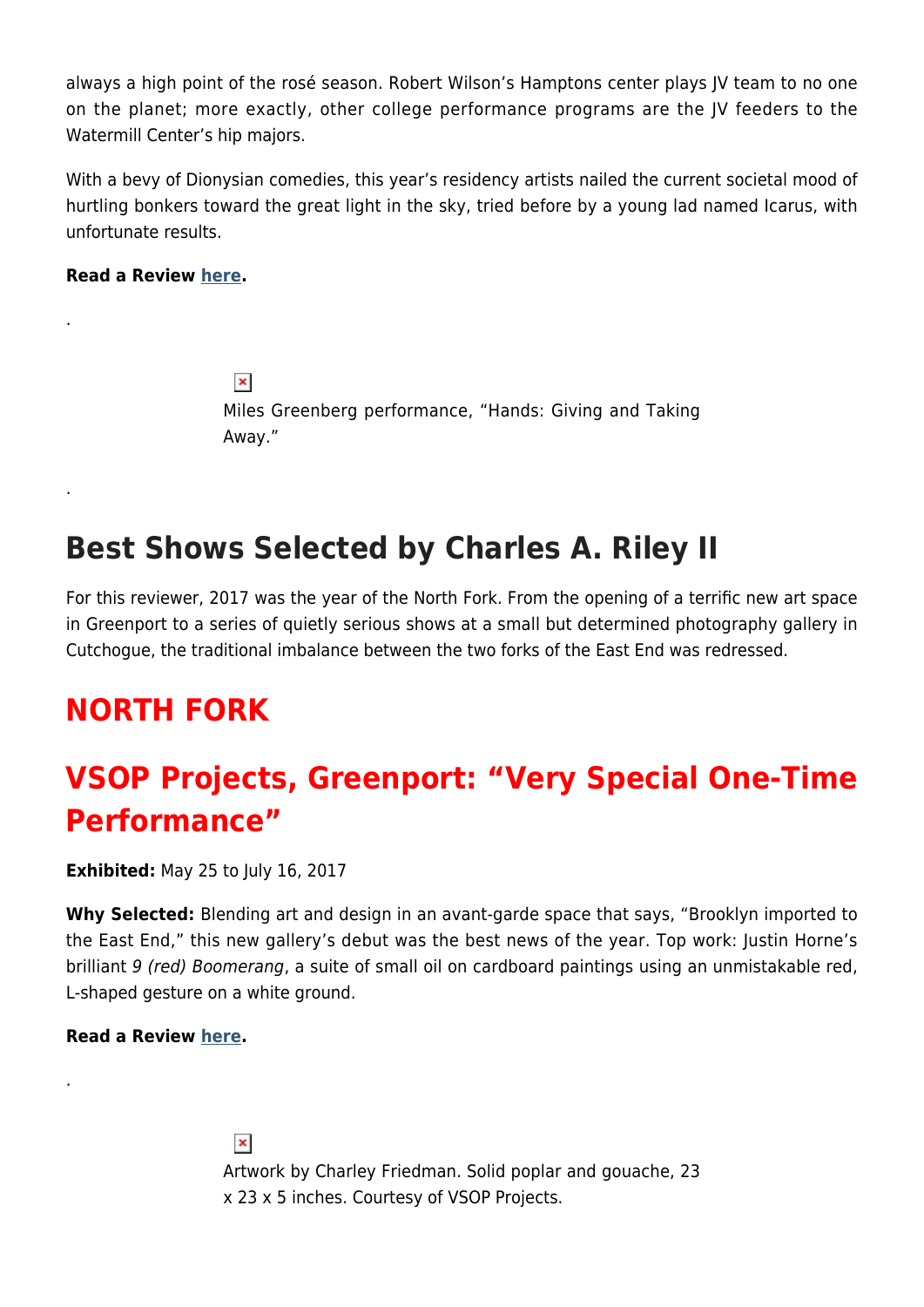# **Alex Ferrone Gallery, Cutchogue: "Perceptive Dimension"**

**Exhibited:** September 9 to October 8, 2017

**Why Selected:** Featuring superb photographs by Carolyn Conrad and Scott Farrell, the "Perceptive Dimension" exhibition provided a thoughtful visual essay in messing with the viewer's slippery grasp of image recognition.

#### **Read a Review [here.](https://hamptonsarthub.com/2017/09/28/reviews-art-review-photography-using-the-soft-power-of-art-to-thwart-the-expected/)**

.

.

.

.

.

 $\pmb{\times}$ 

"Locked In" by Carolyn Conrad, 2016. Archival pigment print, 21 x 21 inches, edition 1/10. Courtesy of Alex Ferrone Gallery.

### **SOUTH FORK**

### **Christy Art Space, Sag Harbor: "Late Night Conversations"**

**Exhibited:** June 10 to July 10, 2017

**Why Selected:** In a quirky labyrinth of rooms packed with significant sculpture, painting, relief and drawings by Nathan Slate Joseph and Larry Rivers, curator Julie Keyes summoned the witty repartee between the two close friends—and, although none of his work was on view, their mutual friend John Chamberlain, whose unseen presence I felt keenly. The robust talents of Joseph were particularly highlighted in this exhibition.

#### **Read a Review [here.](https://hamptonsarthub.com/2017/06/28/reviews-art-review-works-by-rivers-and-joseph-trace-the-path-to-brilliance/)**

 $\pmb{\times}$ 

"Blue Silence" by Nathan Slate Joseph, 2006. Pure pigment, steel, 48 x 72 x 2 inches. Courtesy of Julie Keyes.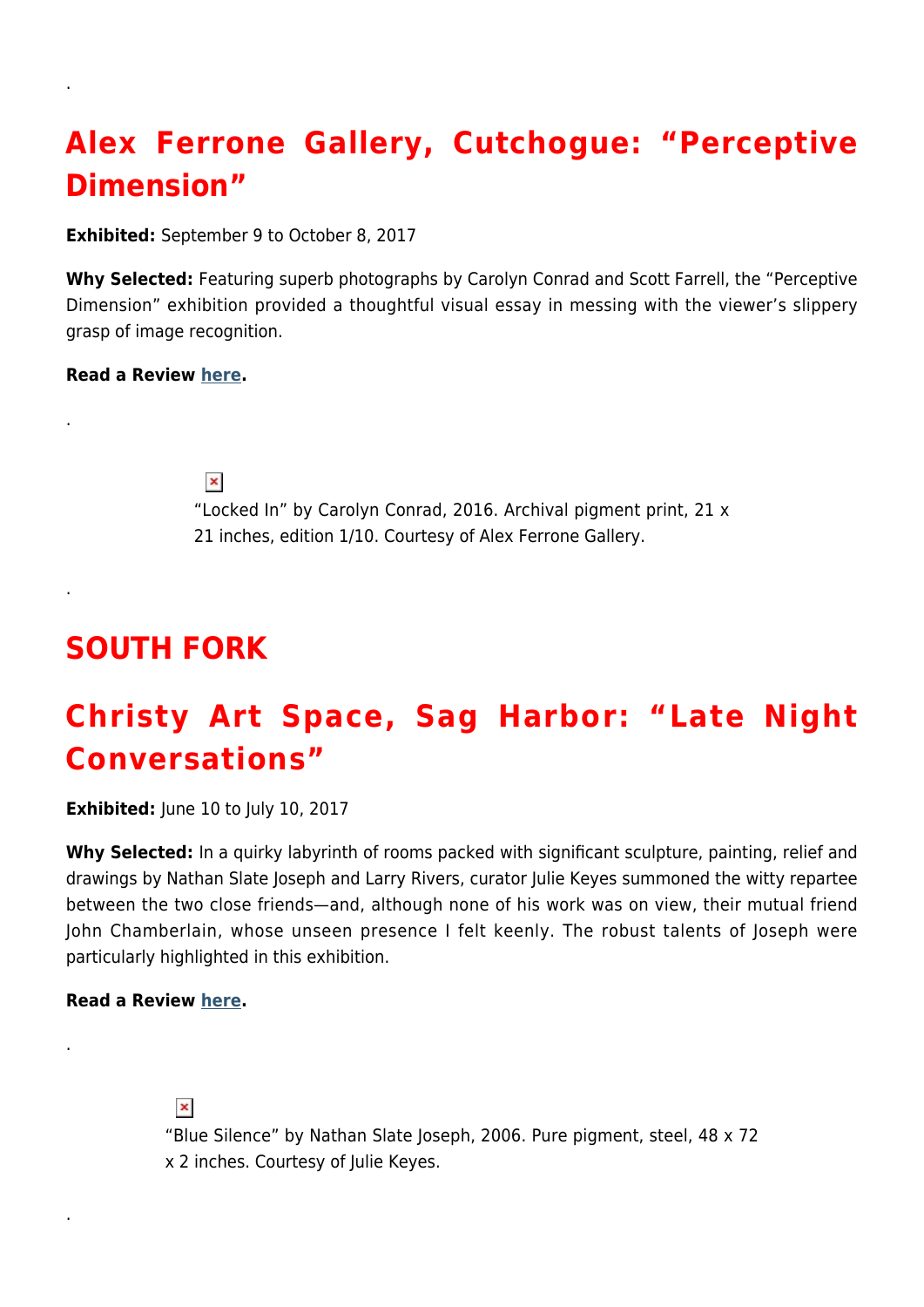## **Parrish Art Museum: "From Lens to Eye to Hand: Photorealism 1969 to Today"**

**Exhibited:** August 6, 2017 to January 21, 2018

**Why Selected:** Huge, boisterous photorealist paintings in this exhibition engaged in what seemed to be a fierce battle for the title of America's Top Realist. For this reviewer, Richard Estes and Ben Schonzeit emerged at the top of the charts.

#### **Read a Review [here.](https://hamptonsarthub.com/2017/09/26/reviews-art-review-the-mystery-and-magic-of-photorealism-at-parrish-art-museum/)**

.

.

.

.

 $\pmb{\times}$ 

"Jaws" by Peter Maier, 2009. DuPont CROMAX-AT on fabricated aluminum panel, 56 x 84 inches. Meisel Family Collections, New York. Courtesy of The Parrish Art Museum.

## **Quogue Gallery, Quogue: "Hans van de Bovenkamp: In the Present Moment"**

**Exhibited:** July 20 to August 9, 2017

**Why Selected:** In this exhibition, international master of steel sculpture Hans van de Bovenkamp unveiled a new venture into painting of chromatic and gestural vitality. The paintings, works on paper, tabletop sculptures, outdoor sculpture, and examples of jewelry on view offered a look inside the aesthetic connections and influences shaping the artist's work in different mediums.

#### **Read a story [here.](https://hamptonsarthub.com/2017/07/20/exhibitions-hans-van-de-bovenkamp-in-the-present-moment-opens-at-quogue-gallery/)**

 $\pmb{\times}$ 

"Marayoor" by Hans Van de Bovenkamp, 2009. Watercolor, 30 x 42 inches. Courtesy of Quogue Gallery.

### **Best Shows Selected by Pat Rogers**

A strong crop of exhibitions grew on the East End in 2017 and my favorites held an element of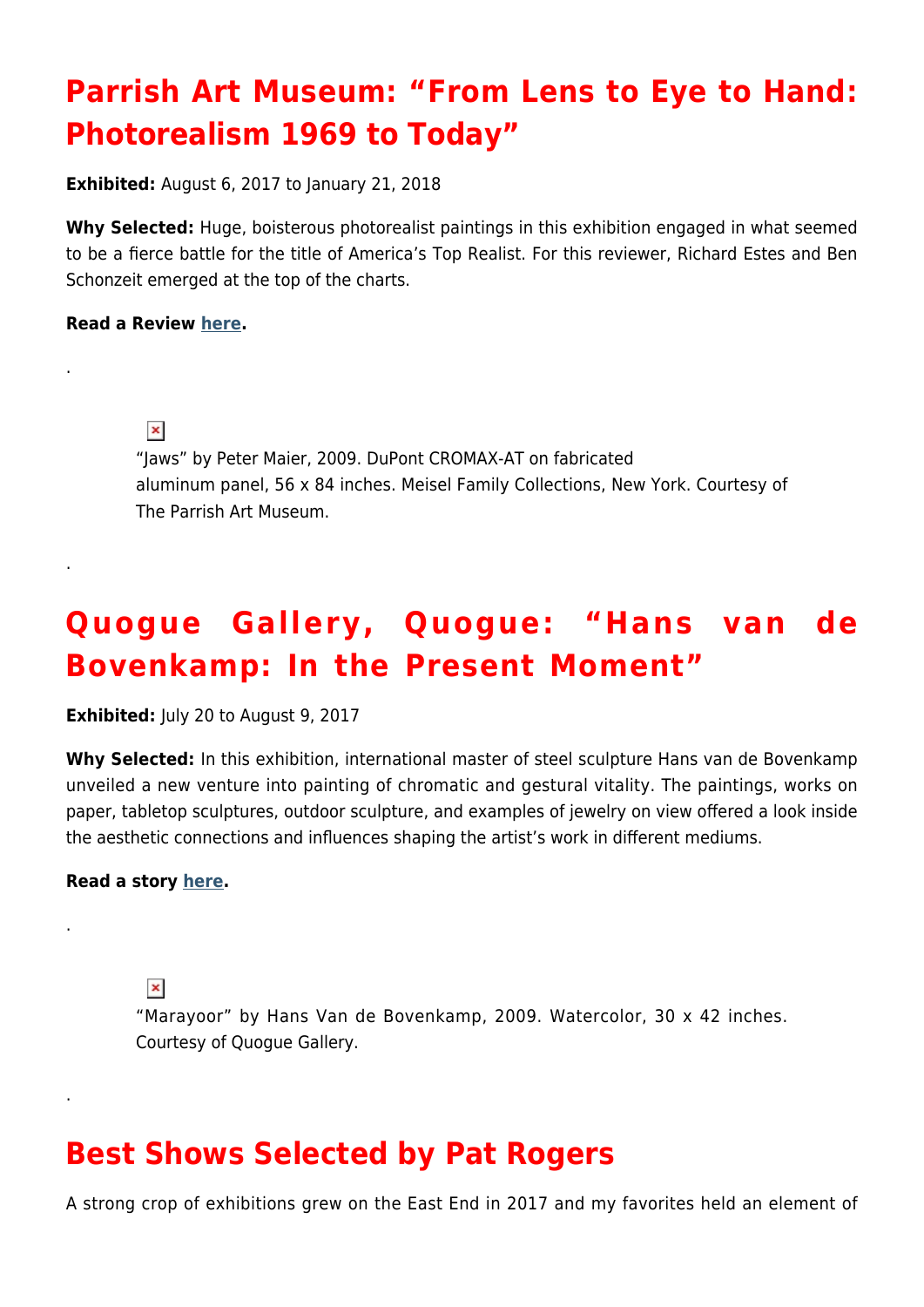surprise and a strong sense of dialogue among the art. Our "Year in Review List" typically features 15 shows and, as the last writer to offer my selections, I have the privilege of selecting seven shows to complete our list of staff choices for the Best Shows on The East End for 2017.

# **Eric Firestone Gallery: "Postwar Abstraction in the Hamptons"**

**Exhibited:** August 4 to September 17, 2017

**Why Selected:** Rivaling museum shows in both scholarship and breathe, ["Postwar Abstraction in](https://www.ericfirestonegallery.com/exhibitions/montauk-highway-postwar-abstraction-in-the-hamptons) [the Hamptons"](https://www.ericfirestonegallery.com/exhibitions/montauk-highway-postwar-abstraction-in-the-hamptons) allowed visitors to step back in time and feel what The Hamptons must have been like when artist giants were the size of mere mortals and their art was left to dry in studios while they gathered with friends and cohorts.

Selecting artworks that created a visually appealing show of substance, the artist cast was also an impressive one and included Mary Abbott, Conrad Marca-Reilli, James Brooks, Nicolas Carone, Esteban Vicente, Willem de Kooning, Elaine de Kooning and many, many more.

After reluctantly tearing my eyes away from the abstract expressionism paintings and sculpture in the main exhibition areas, I entered a small room filled with black and white photographs by Hans Namuth and Tony Vaccaro that portrayed the life and times of artists now part of history. Bringing the era alive even further was a video documenting a series of 1966 happenings in The Hamptons, organized by Allan Kaprow, and titled "What I Did On My Vacation."

#### **Read a Story [here](https://hamptonsarthub.com/2017/08/01/exhibitions-montauk-highway-postwar-abstraction-in-the-hamptons-opens-at-eric-firestone-gallery/).**

.

.

 $\pmb{\times}$ 

"Montauk Highway: Postwar Abstraction in the Hamptons" at Eric Firestone Gallery. Courtesy of Eric Firestone Gallery.

### **Crush Curatorial Pop Up: "Alt-Egos"**

#### **Exhibited:** April 28 to May 5, 2017

**Why Selected:** Curated by Hamptons-based artist Scott Bluedorn on the request of artist Karen Hesse Flatow, who heads Crush Curatorial as a project space for artist-curators to stretch out in Amagansett and New York City, "Alt-Egos" was the type of show that warranted repeat visits.

Set in a sizable converted potato barn in Amagansett (Flatow's studio space when not take over by exhibitions), "Alt-Ego" revealed the visual results of taking the road less traveled in the art practices of professional working artists. For the exhibition, Bluedorn consciously selected artworks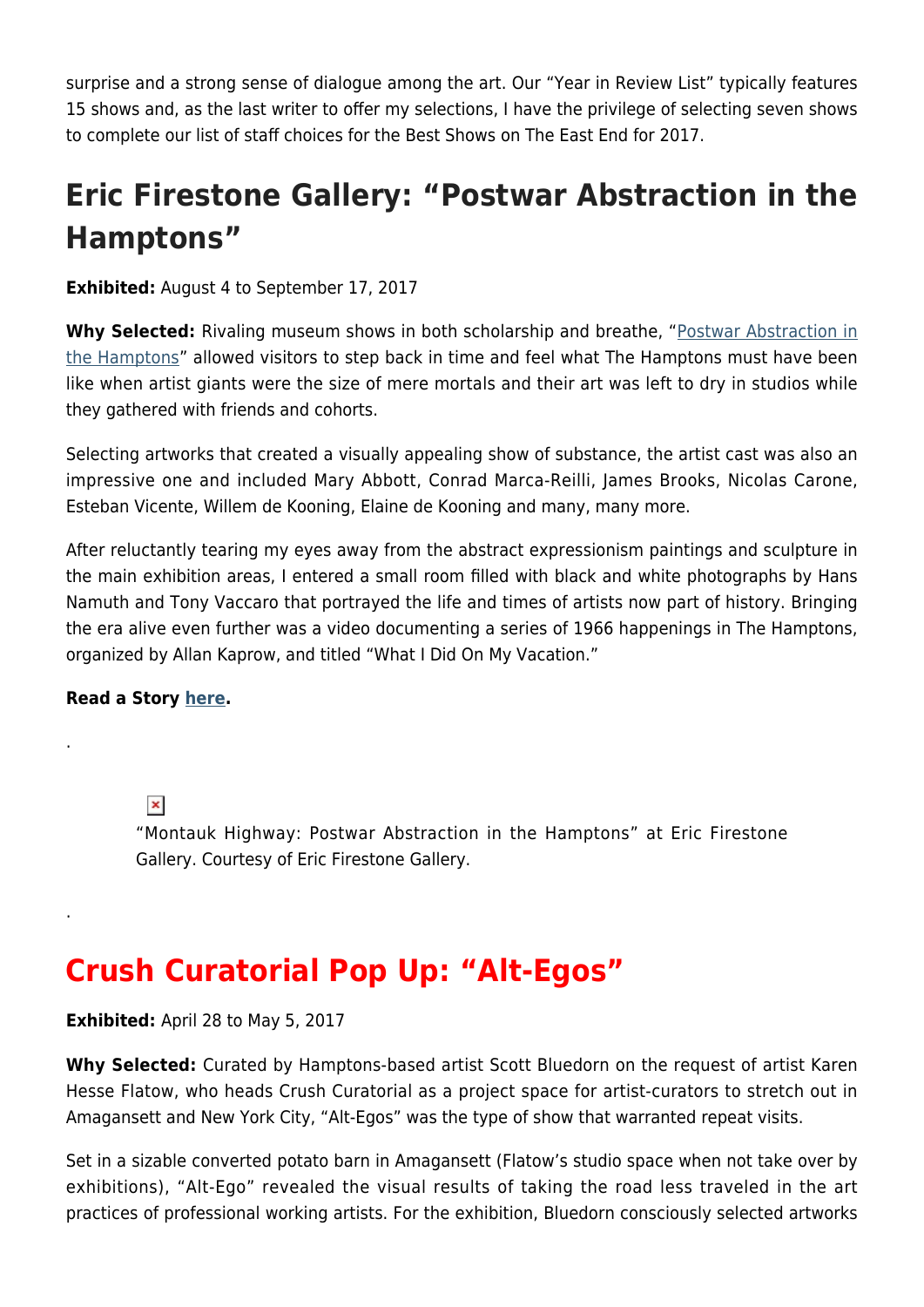that were difficult to match to its artist-maker and created a unique experience for those familiar with the artist line up listed on the exhibition sheet. Even better was the fact the show went beyond a parlor-game of "Name The Artist" to shine as an exhibition of interesting work worth discovering in its own right.

Reading like a list of "Who's Who" of Contemporary Hamptons Artists, exhibitors included Saskia Friedrich, Eric Fischl, Perry Burns, Randall Rosenthal, Janet Jennings, Mark Wilson, Hildy Maze, Paton Miller, Christine Sciulli, Bastienne Schmitt, Philippe Cheng, Li Trincere, Charles Ly, Peter Dayton, Steve Miller, Bryan Hunt and many more.

**Read a Story [here](https://hamptonsarthub.com/2017/05/26/exhibitions-the-art-short-list-for-memorial-day-weekend-for-the-hamptons-east-end/).**

.

.

.

.

 $\pmb{\times}$ "Marco the Magnificent" by Jon Kessler. Courtesy of the gallery.

### **ILLE ARTS: "Billy Sullivan & Kathy Rudin"**

**Exhibited:** August 26 through September 12, 2017

**Why Selected:** The exhibition and artist pairing took me by surprise in the strength of elongated curated wall installations and the conversation created between the work of two different yet similar artists. Installed primarily on long opposing walls, Billy Sullivan's bold photographs of close friends from the sixties and seventies, captured naturally as unprompted moments unfolded, appeared as if they had leapt from the walls of MoMA.

Intricate collages by Kathy Rudin, who was unknown to me, kept me close to the wall with her work–staring in amazement–as different types of life moments unfolded with searing humor and unexpected connections. Set in almost a visual running commentary, my experience was enhanced by the intricate installation itself, with Rudin's art manifesting the sensation of a tableaux-in-midmotion, created through the gathering of her intimate text-driven art.

It was an exhibition I was glad I didn't miss.

**To read a Story, click [here.](https://hamptonsarthub.com/2017/09/03/exhibitions-top-17-hamptons-art-shows-to-see-right-now/)**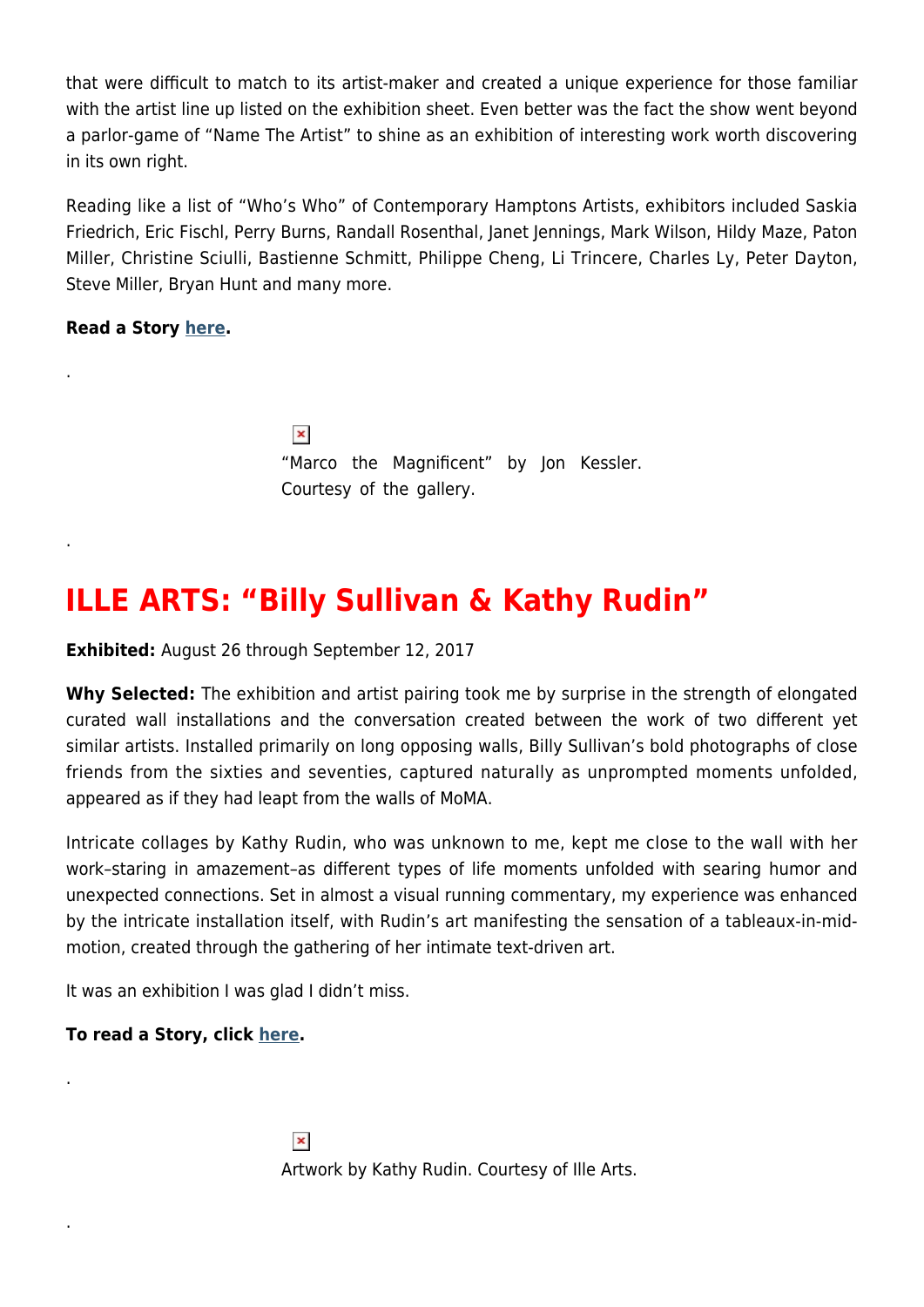# **Art Space 98: "Walking The Walk: Rosemarie Schiller"**

**Exhibited:** September 8 to October 9, 2017

Why Selected: It would be easy to dismiss the symbolic use of feet to conjure migration as a cliché, making it a bold move as a signature for the gallery-wide installation of mostly ceramics. The body of work, made by artist-gallerist Rosemarie Schiller, was created as part of a conceptual and emotional exploration of diaspora that is chosen by individuals but prompted by societal conditions.

Installed in two rooms and made up of five distinct installations, the exhibition immersed visitors in nuances of the migration or diaspora experience through visuals that told tales of different types of journeys. The art was years in the making and wasn't created to connect to current events, said the artist. With Rosemarie Schiller as guide, she revealed her own tale of European migration stemming from World War II, which informed and inspired a series of wall panel works that combined a longform poem with color captured in motion.

Separately, each connected installation gave rise to the impact and what it may mean to communities, families, friends and to the individual when relocating is chosen for the sake of survival.

Standing among Schiller's hand-molded fired ceramics, the impact of the art was felt keenly; a sensation that wasn't possible without standing in concert with the art and experiencing the show in its entirety. The exhibition–installation went well beyond my expectations and the online viewing of art details that brought me there.

#### **Read a Story [here](https://hamptonsarthub.com/2017/09/05/exhibitions-rosemarie-schiller-walking-the-walk-opens-at-art-space-98-on-september-8-2017/).**

.

.

 $\pmb{\times}$ "Walking the Walk" by Rosemarie Schiller. Photo: Pat Rogers.

## **Parrish Art Museum: "Platform: Clifford Ross | Light Waves"**

**Exhibited:** July 16 to October 15, 2017

**Why Selected:** I loved driving by Clifford Ross's lighted video work, Digital Wave, 2017, so much that it felt like a guilty pleasure. Months after its deinstallation, I find myself glancing at the gray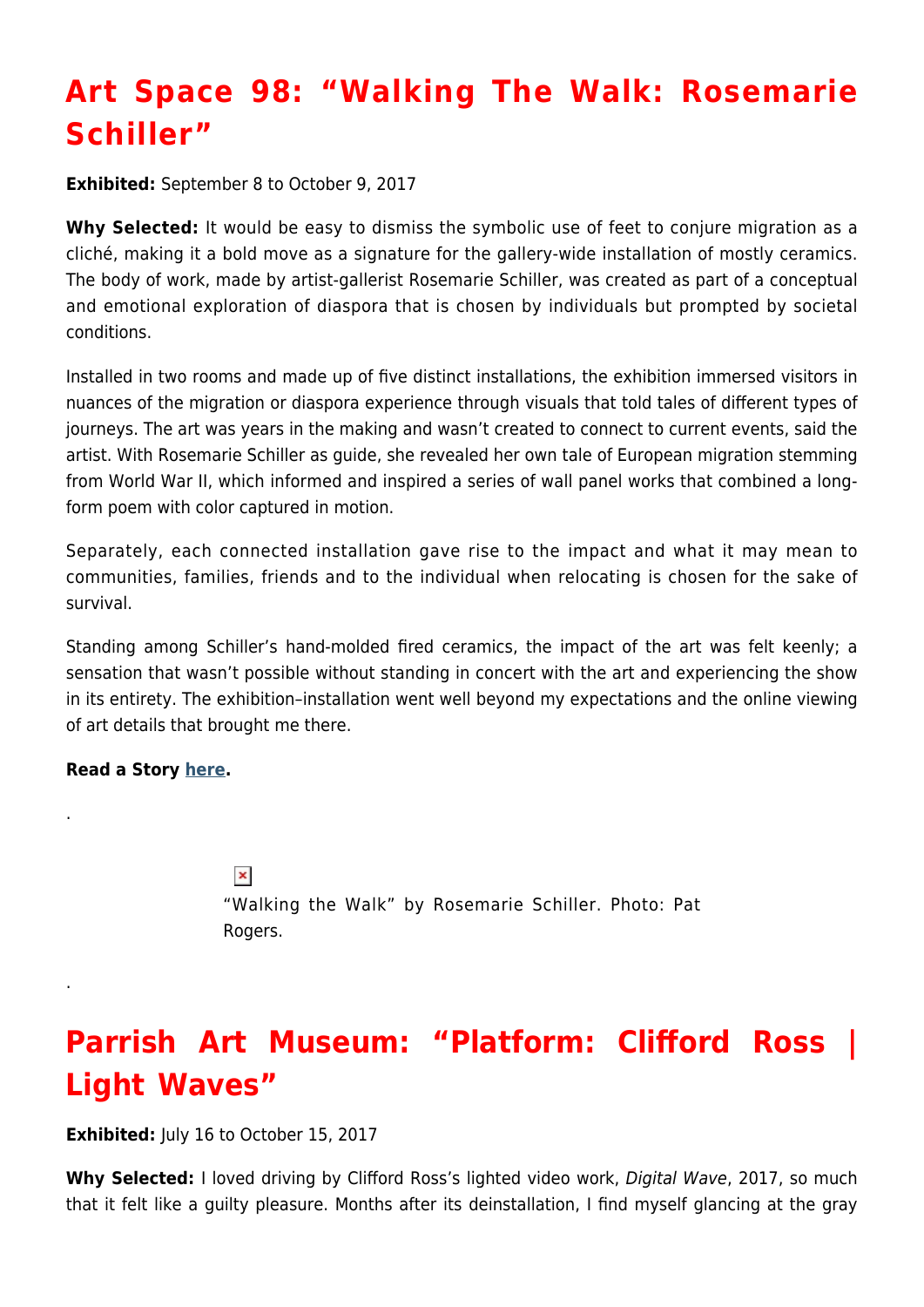exterior of the Parrish, wishing the dual LED panels were still there to enliven the night. Installed outdoors on the exterior of the Parrish as part of its Platform Series, where an artist reacts to the architecture and grounds of the Parrish, the rolling crashing of waves simulated in Digital Wave conjured water in motion in both daylight and surrounded by dark of night. The continuing pulse of water and waves were a dramatic reminder of the grandeur and power of the ocean, located a short drive away from nearly any point in The Hamptons.

Beyond the art drive-by, Clifford Ross's LED-drenched murals provided an interesting contrast for his towering digital prints on sheets of matching maple veneer that were located inside the museum in a solo exhibition. The scale encouraged the sensation of standing at the base of a skyscraper-like wave while remain safe and dry with plenty of time to admire the details and skill that gave rise to the art–all stemming from Ross's on-location photography for his "Hurricane Wave" series, where the artist photographed the Atlantic Ocean during storms from East Hampton in the 1990s.

#### **Read More [here](https://hamptonsarthub.com/2017/07/13/exhibitions-10-hamptons-art-highlights-for-july-2017/).**

.

.

 $\pmb{\times}$ 

Clifford Ross Installation, at Parrish Art Museum's Midsummer Party, July 2. Photo by Carl Timpone/BFA.com, Courtesy of the Parrish Art Museum.

### **Guild Hall: "Avedon's America"**

**Exhibited:** August 12 through October 9, 2017

**Why Selected:** The lasting power behind **"**Avedon's America" was a bit of sleeper. Easy to enjoy as a summer show, when on view at Guild Hall, the photography selections from the Avedon Estate made by curator Christine Mossaides Strassfield provided a history lesson and quick tour through American politics and the creative class, starting with the sixties and moving forward through time. Captured through Richard Avedon's access as a celebrated fashion photographer, everyone seemed to get the fashion model treatment–including criminals, gun-enthusiasts, politicians, writers, social justice advocates and more. I particularly enjoyed the thick booklet of information that accompanied the exhibition that gave insight into the portrait subjects as well as Avedon's thoughts on the encounter.

The memory of the exhibition rose in impact and stature while standing among another solo show of Avedon's work at Pace/McGill in Chelsea when it opened on November 17, 2017. (["Richard](http://www.pacemacgill.com/) [Avedon: Nothing Personal](http://www.pacemacgill.com/)" remains on view through January 13, 2018). "Nothing Personal" is culled from images Avedon made for a book of the same-name that emphasized his social conscience. A few of the same photographs selected by Strassfield are included in the NYC show, changing the context and heightening their impact. The Pace/McGill exhibition hits harder than the Guild Hall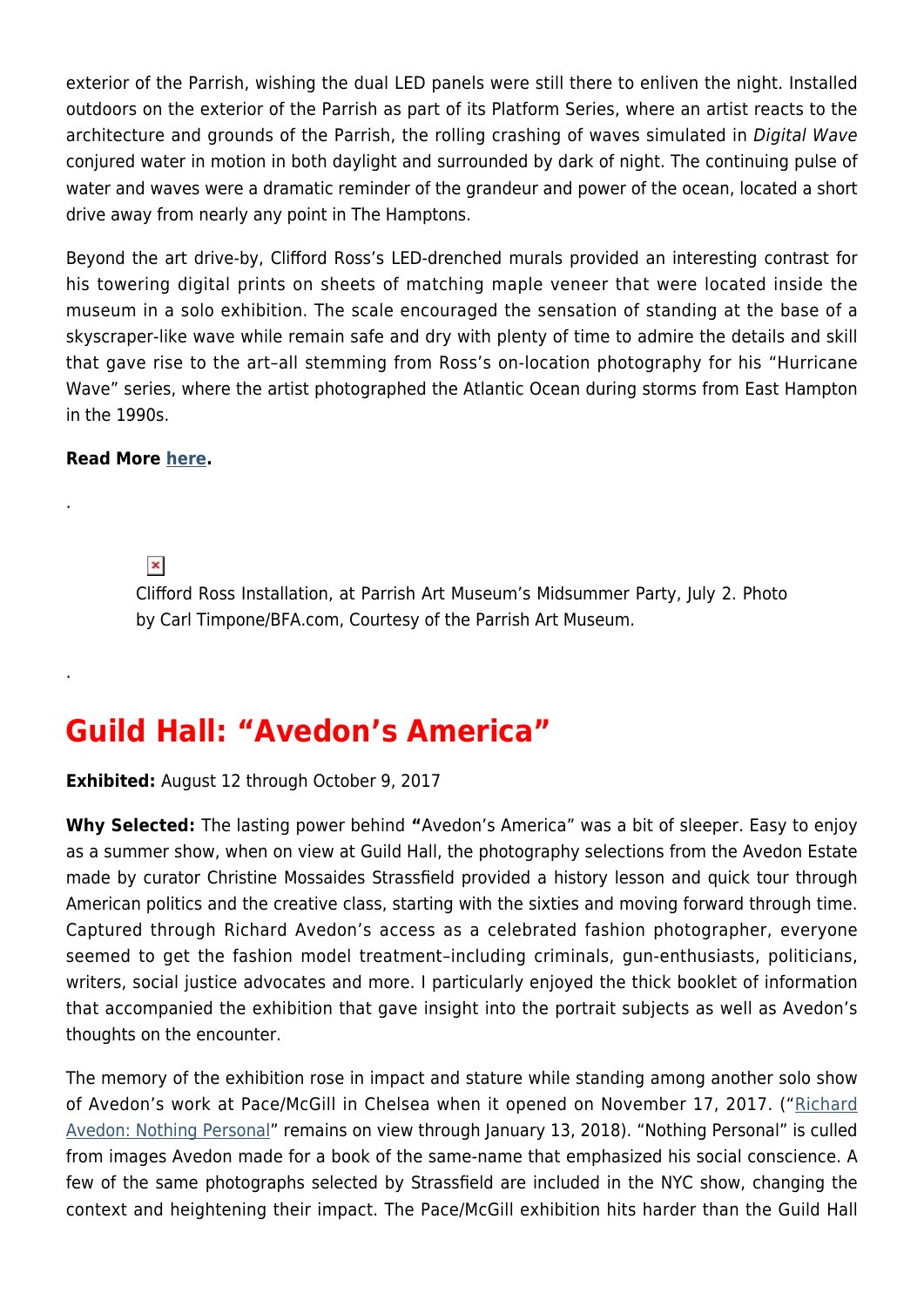show, which radiated a lighter social commentary touch. Seeing both shows gave me a deeper appreciation of Avedon, the Guild Hall and Pace/McGill show and the ways photography can speak loudly or softly but speaks none-the-less of what's beyond the portrayed…even when cloaked as primarily beautiful.

Read a Story [here](https://hamptonsarthub.com/2017/09/03/exhibitions-top-17-hamptons-art-shows-to-see-right-now/).

.

.

 $\pmb{\times}$ "Donyale Luna, dress by Paco Rabanne, New York, December 6, 1966" by Richard Avedon. © The Richard Avedon Foundation.

### **Janet Lehr Fine Arts: "The Triumph of American Modernism"**

**Exhibited:** August 14 to September 3, 2017

**Why Selected:** I had never fully considered photography's role in the development of Modernism until gallerist Janet Lehr gave me a crash course in modern art history from the leaping point of Alvin Langdon Coburn's 1910 photographs of Pittsburgh Steel Mills.

Examining these stark works in contrast to the softly abstracted photograph by Man Ray (Underwater, 1928) not only provided a snapshot of early photography but allowed for a visual dialogue to grow from a whisper to an insistent call between painting and photography through art selected from Milton Avery, Oscar Bluemner, Ilya Bolotowsky, Arthur Dove, Perle Fine and many others. The curatorial lens provided a new way to look at Modern paintings and reconsider the photography images on view beyond the obvious.

Photographs by Richard Avedon at Janet Lehr Fine Arts provided a contrast to Avedon's concurrent solo show at Guild Hall ("Avedon's America") and provided another touchstone in photography's historic journey as a tool for expression by artists.

#### **Read a Review [here.](https://hamptonsarthub.com/2017/09/08/reviews-art-review-birth-of-modernism-explored-in-painting-and-photography-at-lehr/)**

.

#### $\pmb{\times}$

"Homeward at Twilight" by Albert Pinkham Ryder. Oil on canvas laid down on panel, 8 x 10 inches. Courtesy of Janet Lehr Fine Art.